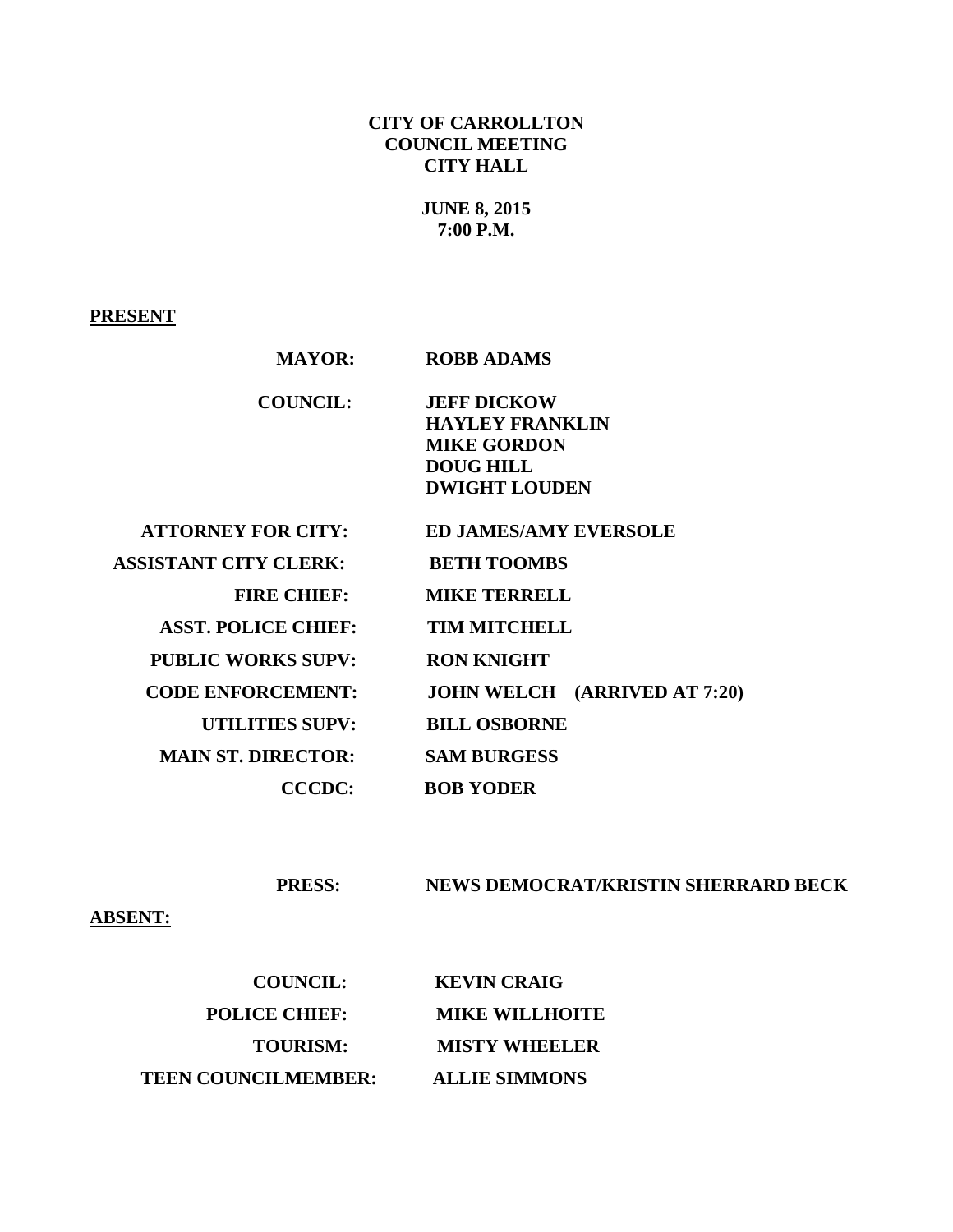## **CALL TO ORDER**

THE MEETING WAS CALLED TO ORDER AT THE HOUR OF 7:05 P.M. BY MAYOR ADAMS. MAYOR ADAMS LED THE PLEDGE OF ALLEGIANCE. COUNCILMAN LOUDEN OFFERED THE INVOCATION.

#### **APPROVAL OF MINUTES: REGULAR MEETING: 5/11/2015**

## **THE MOTION WAS MADE BY COUNCILMAN GORDON AND SECONDED BY COUNCILMAN LOUDEN AND DULY CARRIED TO ACCEPT THE MINUTES AS PRESENTED FOR THE REGULAR MEETING OF 5/11/15.**

**AYES 5 NAYS 0**

#### **APPROVAL OF MINUTES: SPECIAL MEETING: 5/19/2015**

## **THE MOTION WAS MADE BY COUNCILMAN LOUDEN AND SECONDED BY COUNCILMAN DICKOW AND DULY CARRIED TO ACCEPT THE MINUTES AS PRESENTED FOR THE SPECIAL MEETING OF 5/19/15.**

**AYES 5 NAYS 0**

## **APPROVAL OF MINUTES: SPECIAL MEETING: 6/1/2015**

#### **THE MOTION WAS MADE BY COUNCILWOMAN FRANKLIN AND SECONDED BY COUNCILMAN GORDON AND DULY CARRIED TO ACCEPT THE MINUTES AS PRESENTED FOR THE SPECIAL MEETING OF 6/1/15.**

**AYES 5 NAYS 0**

## **2 ND READING: ORDINANCE #2015-10: AMENDING SEWER RATES FOR CUSTOMERS OF CARROLLTON UTILITIES**

ED JAMES, ATTORNEY FOR THE CITY, READ A SUMMARY OF THE ORDINANCE.

## **THE MOTION WAS MADE BY COUNCILMAN HILL AND SECONDED BY COUNCILMAN GORDON AND DULY CARRIED TO ADOPT ORDINANCE #2015-10: AMENDING SEWER RATES FOR CUSTOMERS OF CARROLLTON UTILITIES.**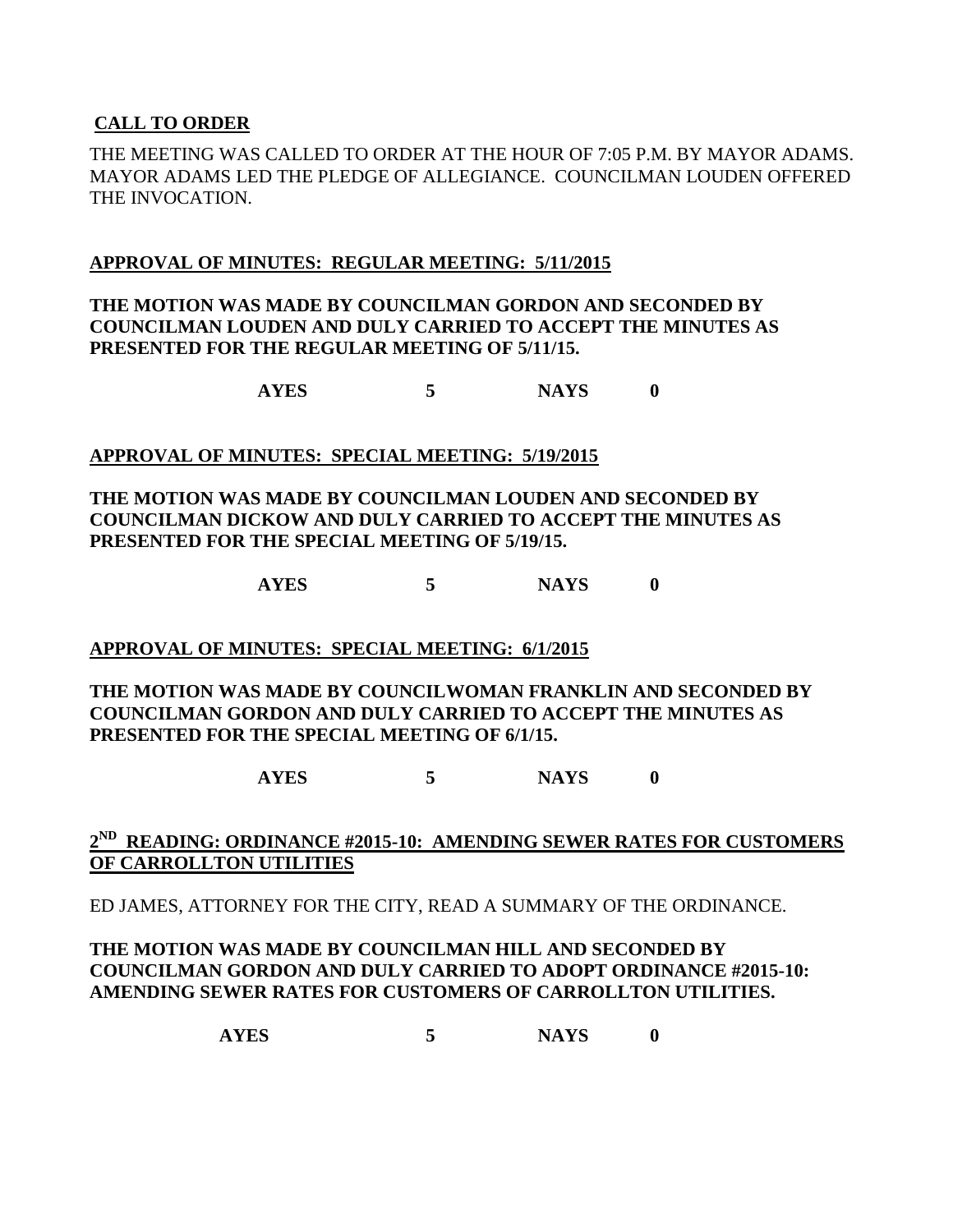## **2 ND READING: ORDINANCE #2015-11: AMENDING WATER RATES FOR CUSTOMERS OF CARROLLTON UTILITIES**

ED JAMES, ATTORNEY FOR THE CITY, READ A SUMMARY OF THE ORDINANCE.

## **THE MOTION WAS MADE BY COUNCILMAN LOUDEN AND SECONDED BY COUNCILMAN DICKOW AND DULY CARRIED TO ADOPT ORDINANCE #2015-11: AMENDING WATER RATES FOR CUSTOMERS OF CARROLLTON UTILITIES.**

**AYES 5 NAYS 0**

## **RESOLUTION #2015-14: AUTHORIZING MAYOR TO ENTER INTO CONTRACT FOR CITY ATTORNEY**

COUNCILMAN LOUDEN POINTED OUT A CORRECTION IN #5 OF THE CONTRACT. IT SHOULD BE "OR" LONG DISTANCE CALLS, NOT "OF."

ED JAMES, ATTORNEY FOR THE CITY, READ THE RESOLUTION.

## **THE MOTION WAS MADE BY COUNCILMAN GORDON AND SECONDED BY COUNCILMAN LOUDEN AND DULY CARRIED TO APPROVE RESOLUTION #2015-14: AUTHORIZING MAYOR TO ENTER INTO CONTRACT FOR CITY ATTORNEY.**

**AYES 5 NAYS 0** 

**NEW BUSINESS**

## **RESOLUTION #2015-15: APPROVING & AUTHORIZING AN ASSISTANCE AGREEMENT DATED AS OF JUNE 1, 2015 BETWEEN THE CITY OF CARROLLTON, KENTUCKY AND THE KENTUCKY INFRASTRUCTURE AUTHORITY**

ED JAMES, ATTORNEY FOR THE CITY, READ THE RESOLUTION.

## **THE MOTION WAS MADE BY COUNCILMAN GORDON AND SECONDED BY COUNCILMAN DICKOW AND DULY CARRIED TO APPROVE RESOLUTION #2015-15: APPROVING AND AUTHORIZING AN ASSISTANCE AGREEMENT DATED AS OF JUNE 1, 2015 BETWEEN THE CITY OF CARROLLTON, KENTUCKY AND THE KENTUCKY INFRASTRUCTURE AUTHORITY**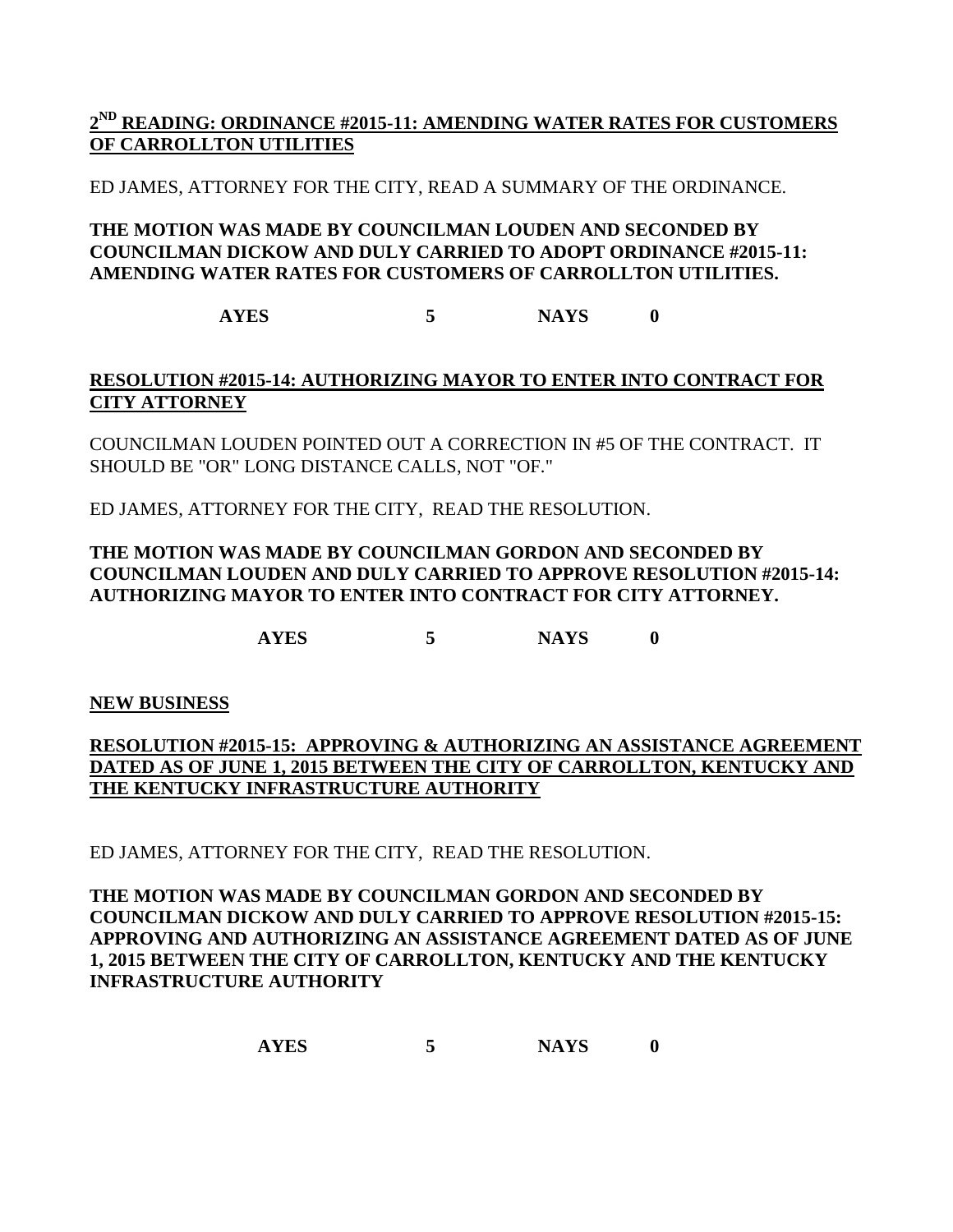#### **GAS LINE RELOCATION ISSUE**

MR. JAMES ADVISED COUNCIL THAT THERE IS AN ISSUE WITH THE GAS LINE RELOCATION. VALERO, OWNED BY LAKEWOOD PROPERTIES-KENTUCKY I, LLC, HAD SAID THEY DIDN'T HAVE A PROBLEM SIGNING FOR THE EASEMENT, BUT THEY HAVEN'T RESPONDED TO MR. JAMES' REQUESTS. HE EXPLAINED THAT HE NEEDS THE AUTHORITY TO FOLLOW WITH CONDEMNATION PROCEDURES, IF NECESSARY.

#### **RESOLUTION #2015-16: AUTHORIZING CONDEMNATION PROCEEDING AGAINST LAKEWOOD PROPERTIES-KENTUCKY I, LLC**

ED JAMES, ATTORNEY FOR THE CITY, READ THE RESOLUTION.

**THE MOTION WAS MADE BY COUNCILMAN LOUDEN AND SECONDED BY COUNCILMAN GORDON AND DULY CARRIED TO APPROVE RESOLUTION #2015-16: AUTHORIZING CONDEMNATION PROCEEDING AGAINST LAKEWOOD PROPERTIES-KENTUCKY I, LLC**

**AYES 5 NAYS 0** 

#### **HEALTH INSURANCE**

MAYOR ADAMS TOLD COUNCIL THAT AT THE END OF THE FIRST YEAR, THERE IS MONEY IN THE CASH RESERVE FOR THE SELF-INSURED HEALTH INSURANCE PLAN. BUT, IN ORDER TO INCREASE THE CASH RESERVE AND CONTINUE TO HAVE AFFORDABLE RATES; HE'S BEEN ADVISED THERE WOULD BE A 24% INCREASE FOR HEALTH INSURANCE. IF RATES CONTINUE TO RISE DRAMATICALLY, WE WILL LOOK FOR A WAY TO BAIL OUT OF THE SELF-INSURED PLAN NEXT YEAR.

BILL OSBORNE HIGHLIGHTED THE EIGHT DIFFERENT OPTIONS THAT WILL BE OFFERED TO EMPLOYEES. HE ALSO STATED THE HRA WILL BE ELIMINATED. HE EXPLAINED THE HEALTHY BONUS PLANS WILL OFFER A DISCOUNT TO EMPLOYEES THAT ARE TOBACCO FREE AND HAVE YEARLY PHYSICALS. BY OFFERING THESE OPTIONS, THE INCREASE WILL ONLY BE 7-9%, INSTEAD OF A 24% INCREASE.

COUNCILMAN GORDON ASKED IF IT CAN BE PINPOINTED WHY THE RATES INCREASED SO MUCH. THERE WAS HEAVY USAGE OF THE INSURANCE ACROSS THE BOARD.

MAYOR ADAMS SAID HE WANTS EMPLOYEES TO HAVE GOOD INSURANCE, BUT WE MUST STAY WITHIN THE BUDGET. WE HAVE TO DO SOMETHING PRIOR TO JULY 1. THERE WILL BE A MANDATORY MEETING JUNE 17TH TO REVIEW THE OPTIONS. THEN, EMPLOYEES WILL HAVE INDIVIDUAL MEETINGS ON JUNE 23-24 TO ENROLL.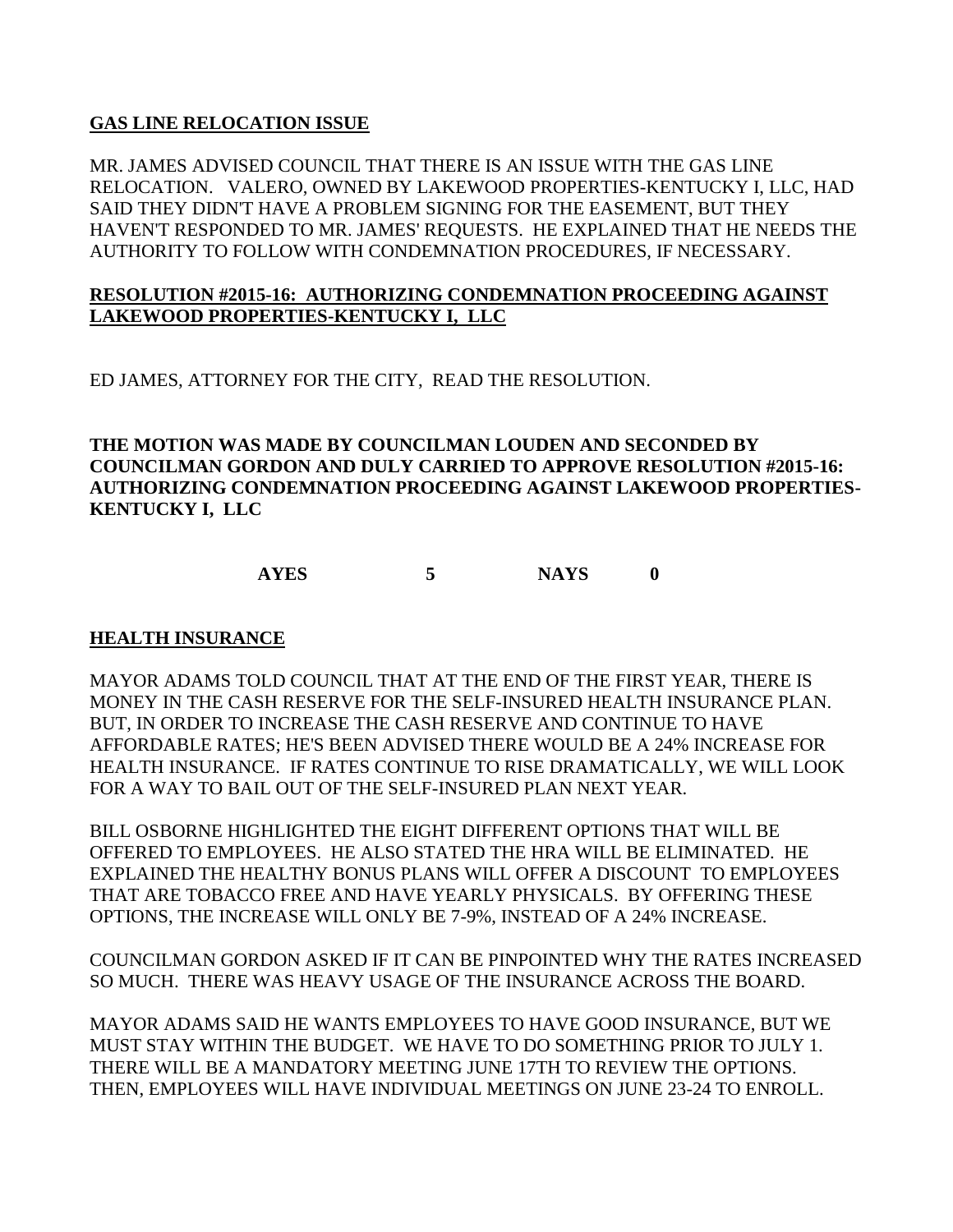## **THE MOTION WAS MADE BY COUNCILMAN LOUDEN AND SECONDED BY COUNCILMAN GORDON TO ELIMINATE THE HRA AND OFFER THE EIGHT OPTIONS FOR HEALTH INSURANCE TO THE EMPLOYEES OF THE CITY OF CARROLLTON AND CARROLLTON UTILITIES.**

**AYES 5 NAYS 0** 

#### **DEPARTMENT REPORTS:**

**A. TEEN COUNCIL -** ABSENT

**B**. **PUBLIC WORKS** – RON KNIGHT SAID THAT HE & MAYOR ADAMS PRIORITIZED A LIST OF THINGS THAT NEED TO BE COMPLETED. HE ASKED COUNCIL TO LET HIM KNOW OF ANY CONCERNS/COMPLAINTS REGARDING POT HOLES OR ANYTHING ELSE. COUNCILMAN GORDON ASKED IF COUNCIL COULD GET A COPY OF THE LIST.

**C. UTILITIES –** BILL OSBORNE HAD NOTHING ELSE TO REPORT SINCE HE HAD SPOKEN EARLIER IN MEEETING.

**D. CCCDC** – BOB YODER ANNOUNCED THAT THE CITY HAD BEEN AWARDED THE \$100,000 GRANT FOR THE BOW BRIDGE. IT IS AN 80/20 GRANT. THE TRANSPORTATION DEPARTMENT WILL SEND A CONTRACT TO THE MAYOR.

CARROLL COUNTY EARNED ITS WORK READY COMMUNITY IN PROGRESS STATUS ON MAY 14. THIS MEASURES THE COUNTY'S WORKFORCE QUALITY. WE WILL HAVE THREE YEARS TO OBTAIN THE FULL WORK READY COMMUNITY DESIGNATION.

**E. TOURISM –** MAYOR ADAMS HIGHLIGHTED MS. WHEELER'S REPORT IN HER ABSENCE. THE LOCKS ON THE KENTUCKY RIVER OPENED MAY 22. PADDLE & PEDAL, SCHEDULED FOR JUNE 20, IS CANCELLED DUE TO BRENT LEITE OUT OF TOWN.

**F. POLICE DEPARTMENT –** TIM MITCHELL REPORTED THE TWO NEW OFFICERS ARE DOING WELL AT THE ACADEMY. THE NEW POLICE CRUISER, UNIT 129, IS ON THE ROAD NOW. ANOTHER CRUISER IS SCHEDULED TO BE HERE THIS WEEK. THE FIVE FLEET CARS ARE SCHEDULED TO BE HERE LATE JULY OR EARLY AUGUST. ONCE COMPUTERS ARE ADDED TO THE CRUISERS AFTER DELIVERY, THEY WILL BE READY. THE DEPARTMENT WILL HAVE A TAKE HOME FLEET POLICY IN PLACE BY THEN.

**G. FIRE DEPARTMENT –** MIKE TERRELL REPORTED FIRE RUNS WERE SLOW FOR MAY. THEY SET A NEW RECORD OF \$ 11,000 FOR THE WHAS CRUSADE FOR CHILDREN.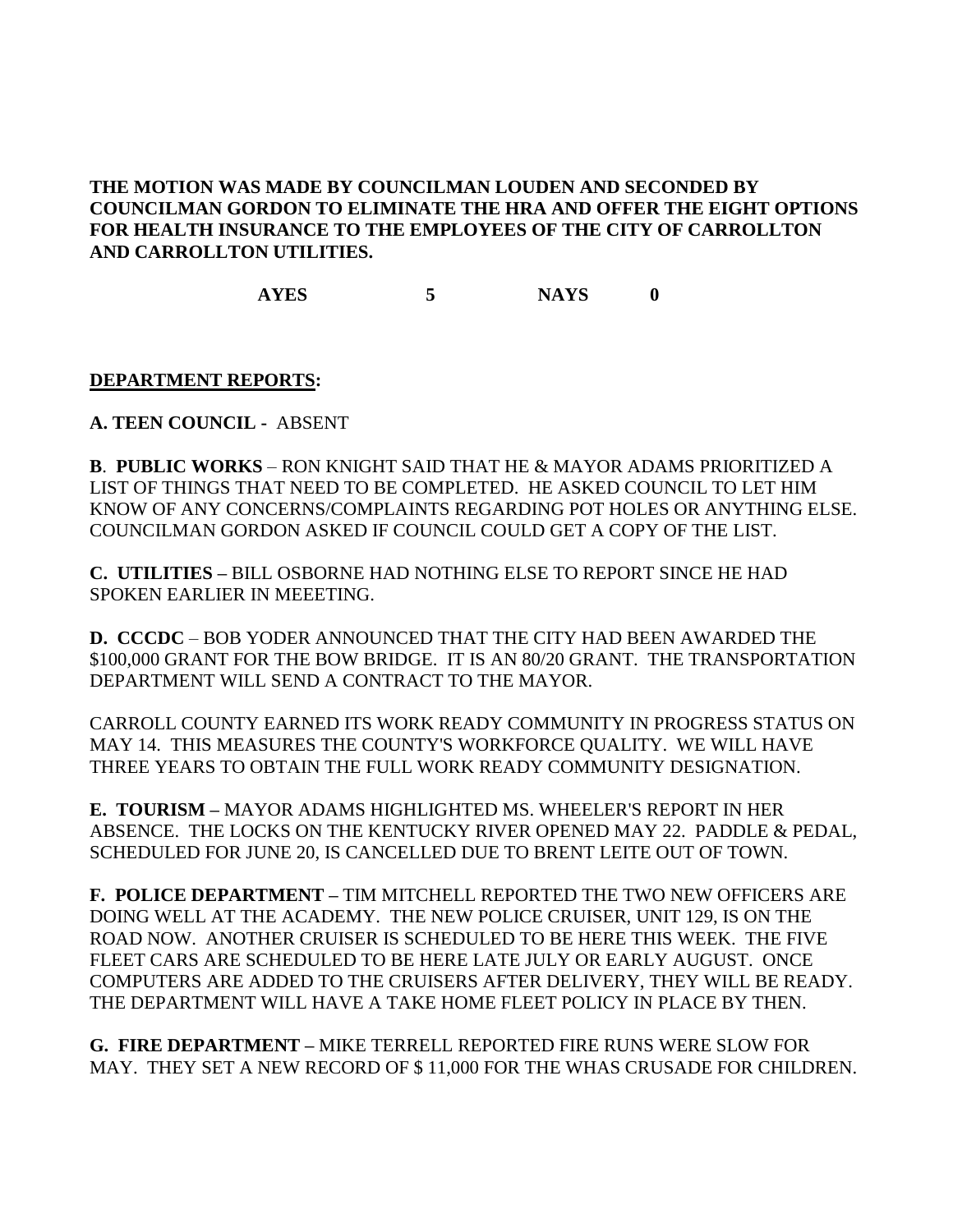MAYOR ADAMS CONGRATULATED HIM AND HIS DEPARTMENT ON THEIR FUNDRAISING FOR THE CRUSADE.

**H. CODE ENFORCEMENT –** JOHN WELCH SAID HE WILL BE WORKING ON LETTERS TO SEND OUT IN THE COMING DAYS. HIS LIST IS CURRENTLY 4-5 PAGES.

**I. CLERK-TREASURER –** NOTHING TO REPORT

**J. MAIN STREET –** SAM BURGESS SAID THE FIRST FRIDAY KICKED OFF JUNE 5. THE NEXT ONE IS SCHEDULED FOR JULY 3 FROM 4-8 P.M., WITH SMOKIN' GUN'S AS THE MUSIC ENTERTAINMENT, AS WELL AS THE ANNUAL "CARROLLTON'S HOTTEST DOG CONTEST."

MR. BURGESS ASKED COUNCIL TO HAVE FUTURE DISCUSSION ABOUT THE NEED FOR A MARINA IN CARROLLTON, AS THERE IS MORE BOAT TRAFFIC IN THE AREA WITH THE LOCKS OPENING. HE ALSO SAID SIGNAGE IS NEEDED AT POINT PARK WELCOMING VISITORS TO CARROLLTON. HE ALSO SHARED INFORMATION ON NEW WAYFINDING SIGNS THAT CAN HELP DIRECT VISITORS TO THE RIVERWALK AND DOWNTOWN BUSINESSES.

THE OHIO RIVER SWEEP WILL BE JUNE 20. REGISTRATION BEGINS AT 8:30 A.M. THE RIBBON CUTTING FOR THE LOCKS OPENING WILL BE AT 11:30 A.M. AT THE PIER AT 2 RIVERS CAMPGROUND. LUNCH WILL BE SERVED AFTER THE RIBBON CUTTING.

RACE FEST WILL BE HELD JULY 8 FROM 6-10 P.M.

**K. ATTORNEY -** ED JAMES ANNOUNCED THAT THIS WAS HIS LAST MEETING, AS HE WILL BE OUT OF TOWN JUNE 22. HE SAID THE CITY IS IN GOOD HANDS WITH AMY EVERSOLE. HE WILL CONTINUE TO HELP HER ALL HE CAN.

BEING A RESIDENT OF THE COMMUNITY FOR 30 YEARS AND SPEAKING AS A CITIZEN REGARDING WHAT IS GOING ON WITHIN THE CITY, HE ASKED EVERYONE NOT TO PRE-JUDGE WITHOUT HEARING THE OTHER SIDE OF THE STORY.

# **MAYOR'S REPORTS**

ANNIE VALENTINE, A MEMBER OF THE RELAY FOR LIFE TEAM, TEAM ROBBINS, HAD ASKED TO HAVE A CAR SHOW SEPTEMBER 12 AT POINT PARK. SINCE THIS IS THE WEEKEND OF BANDS & BBQ, THE MAYOR WILL ASK HER TO CHOOSE ANOTHER OPEN DATE.

**THE MOTION WAS MADE BY COUNCILMAN GORDON AND SECONDED BY COUNCILMAN LOUDEN TO AUTHORIZE THE USE OF POINT PARK BY TEAM ROBBINS FOR A CAR SHOW ON AN OPEN DATE.**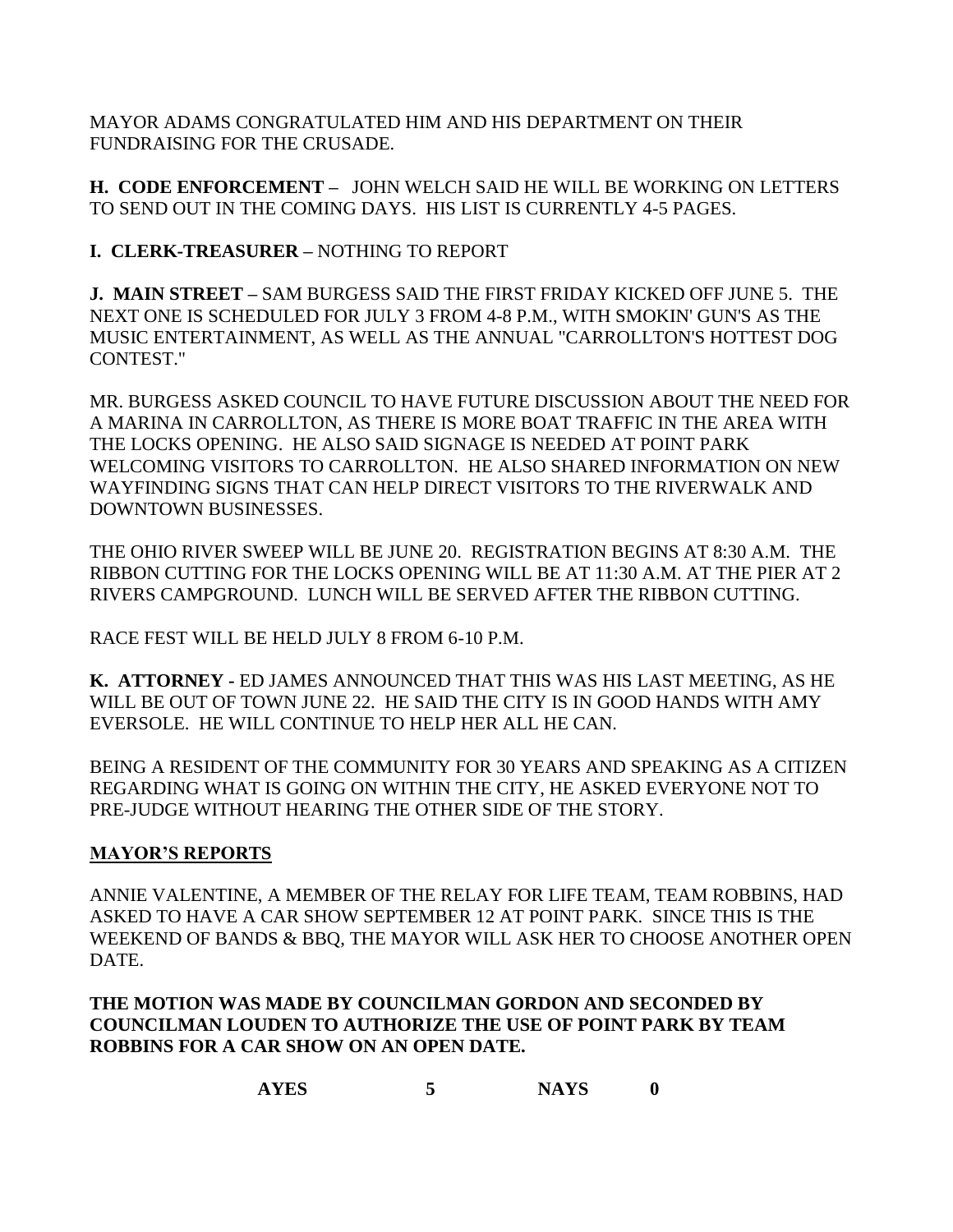## TRAIL HEAD SIGNS ARE INSTALLED ALONG THE RIVER WALK.

THE BOY SCOUTS ARE HAVING AN ACTIVITY ON JUNE 13, BEGINNING AT 9 A.M. AT THE COUNTY PARK. THEY WILL WALK TO GENERAL BUTLER STATE PARK WITH JUDGE WESTRICK. THEN, WILL WALK ON THE TRAILS AT GENERAL BUTLER PARK WITH THE PARK MANAGER TO THE BACK ENTRANCE OF THE PARK. THE MAYOR ASKED IF SOMEONE FROM THE CITY COULD WALK FROM THE BACK ENTRANCE OF THE PARK TO POINT PARK SINCE HE IS NOT AVAILABLE. COUNCILMAN HILL SAID HE WOULD BE GLAD TO WALK WITH THE SCOUTS.

THE EAGLE SCOUTS ARE GOING TO WORK ON A PROJECT RE-DOING THE SIGN AT POINT PARK. THEY WILL DESIGN, CONSTRUCT, AND INSTALL A "CARROLLTON SIGN" AT POINT PARK.

SWEEP ALL SENT THEIR CONTRACT. COUNCILMAN GORDON SAID THAT THE SAME STREETS ARE SWEPT FOUR TIMES A YEAR. COUNCILMAN LOUDEN AGREED OTHER STREETS NEED TO BE SWEPT, AS WELL. MAYOR ADAMS SAID HE WILL ASK IF A SWEEP ALL REPRESENTATIVE CAN COME TO THE JUNE 22 MEETING TO ADDRESS ANY CONCERNS/QUESTIONS.

THE RIVERWALK DEDICATION WILL BE JUNE 27 AT 1 P.M.

THE PARKING LOT AT CITY HALL HAS BEEN SEALED. STRIPING SHOULD BE COMPLETED IN A FEW DAYS.

## **APPROVAL OF FINANCIAL STATEMENT**

**THE MOTION WAS MADE BY COUNCILMAN LOUDEN AND SECONDED BY COUNCILMAN GORDON AND DULY CARRIED TO APPROVE THE FINANCIAL STATEMENT.**

**AYES 5 NAYS 0**

## **APPROVAL OF ACCOUNTS PAID/PAYABLE 5/21/15 – 6/9/15**

**THE MOTION WAS MADE BY COUNCILMAN DICKOW AND SECONDED BY COUNCILWOMAN FRANKLIN AND DULY CARRIED TO APPROVE THE ACCOUNTS PAID/PAYABLE 5/21/15 THROUGH 6/9/15.**